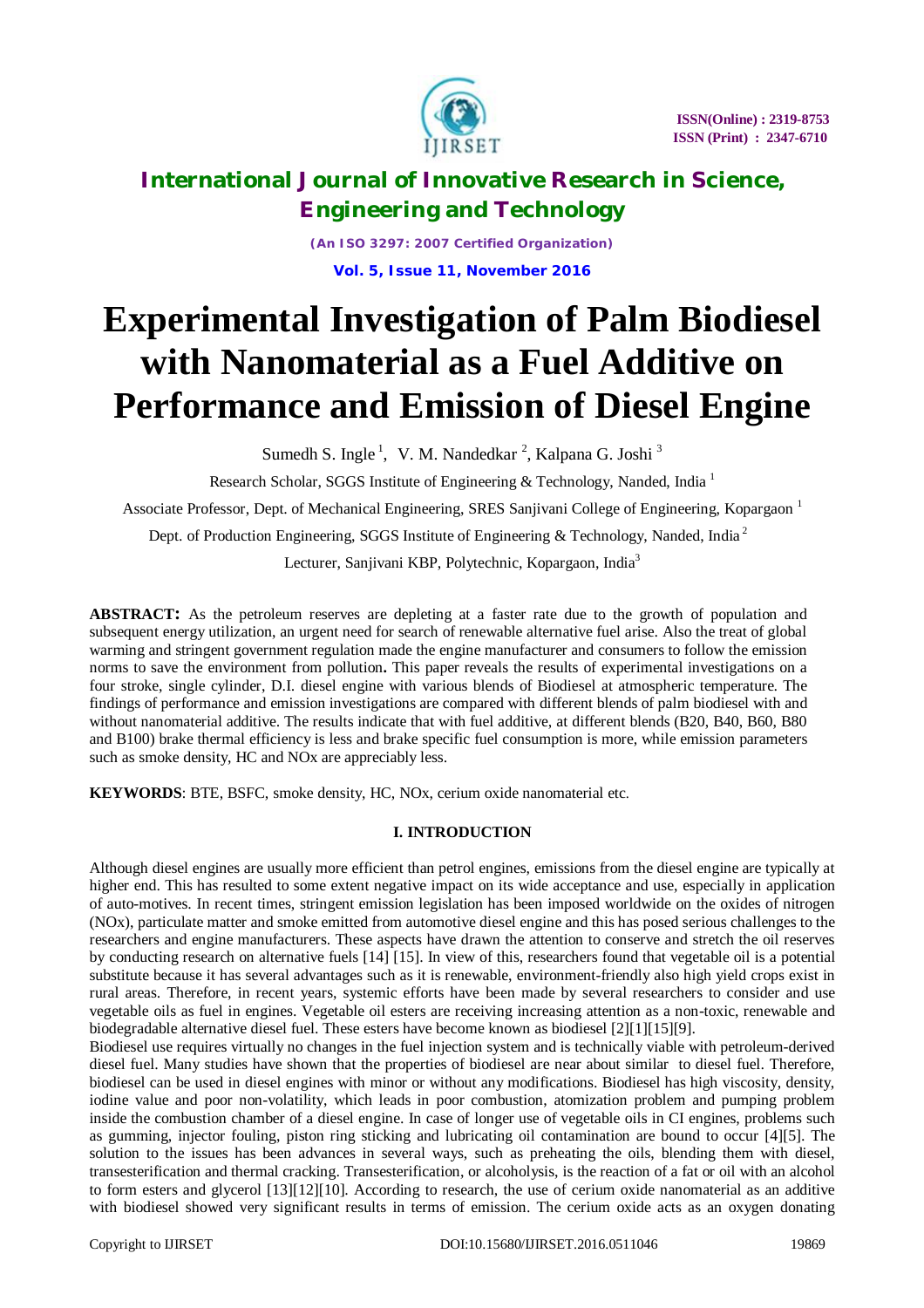

*(An ISO 3297: 2007 Certified Organization)*

#### **Vol. 5, Issue 11, November 2016**

catalyst and provides oxygen for the CO oxidation or the reduction of Nox by absorbs oxygen. The activation energy of cerium oxide acts to burn off carbon deposits in the engine cylinder at the temperature of wall and prevents the deposition of non-polar compounds on the cylinder wall results reduction in HC emissions [15]. The tests revealed that cerium oxide nanoparticles can be used as additive in diesel-biodiesel blend to improve complete combustion of the fuel and reduce the exhaust emissions significantly [14][7][6][11][3]. The objective of this work is to test palm biodiesel and its blends at atmospheric temperature with and without nanomaterial additive (cerium oxide) at constant load condition.

The properties of Palm biodiesel are given in Table no. 1 [13][8].

| <b>Those 1.</b> Troperties of putting production |                   |
|--------------------------------------------------|-------------------|
| Calorific Value, kJ/kg                           | 37254             |
| Density @ $15^{\circ}$ C, kg/m <sup>3</sup>      | 875.1             |
| Calorific Value, kJ/kg                           | 37254             |
| Specific gravity $@15°C$                         | 0.8722            |
| Pour Point                                       | $-12$ °C          |
| Cloud Point                                      | Not Applicable    |
| <b>Flash Point</b>                               | $175^{\circ}$ C   |
| Ash content                                      | 0.001%            |
| Viscosity at $40^{\circ}$ C, mm <sup>2</sup> /s  | 4.1               |
| Cetane number                                    | 52                |
| Visual appearance                                | Dark Brown liquid |

**Table 1.** Properties of palm biodiesel

### **II. EXPERIMENTATION AND EXPERIMENTAL SETUP**

The experimentation was conducted out to study the performance and emission characteristics of palm oil biodiesel. Biodiesel (B100) and its blends B20, B40, B60, B80 with and without additive (cerium oxide) were used to test the engine of the specifications indicated in Table.2. The experiments were carried out on a single cylinder, 4 stroke D.I. diesel engine. No engine modifications were done. 3gm of cerium oxide in 1 litre of each biodiesel blend was used and stirred it manually for near about 15-20 min unless and until all the nano-particle of additives gets completely dissolved into biodiesel and biodiesel blends. The engine was loaded using the eddy current dynamometer. The engine speed in rpm was sensed using a sensor pre-installed in the eddy current dynamometer and was noted from the display on the control panel of the dynamometer.

|  | Table 2. Specifications of engine |  |
|--|-----------------------------------|--|
|--|-----------------------------------|--|

| Type                 | Single-cylinder, four-stroke, compression ignition diesel engine |
|----------------------|------------------------------------------------------------------|
| Bore                 | $80 \text{ mm}$                                                  |
| <b>Stroke</b>        | $110 \text{ mm}$                                                 |
| Compression<br>ratio | 16.5:1                                                           |
| Rated speed          | 1500 rpm                                                         |
| Rated output         | $3.7$ kW                                                         |
| Dynamometer          | Eddy current, water-cooled with loading unit                     |

The constant engine load corresponding to various blends of biodiesel was maintained. At each blend, the engine was made steady for 20 minutes and then performance and emission parameters were measured. The various graphs were plotted between Brake thermal efficiency and Biodiesel blend, BSFC and Biodiesel blend, Smoke density and Biodiesel blend, HC and Biodiesel blend and also between NOx and Biodiesel blend.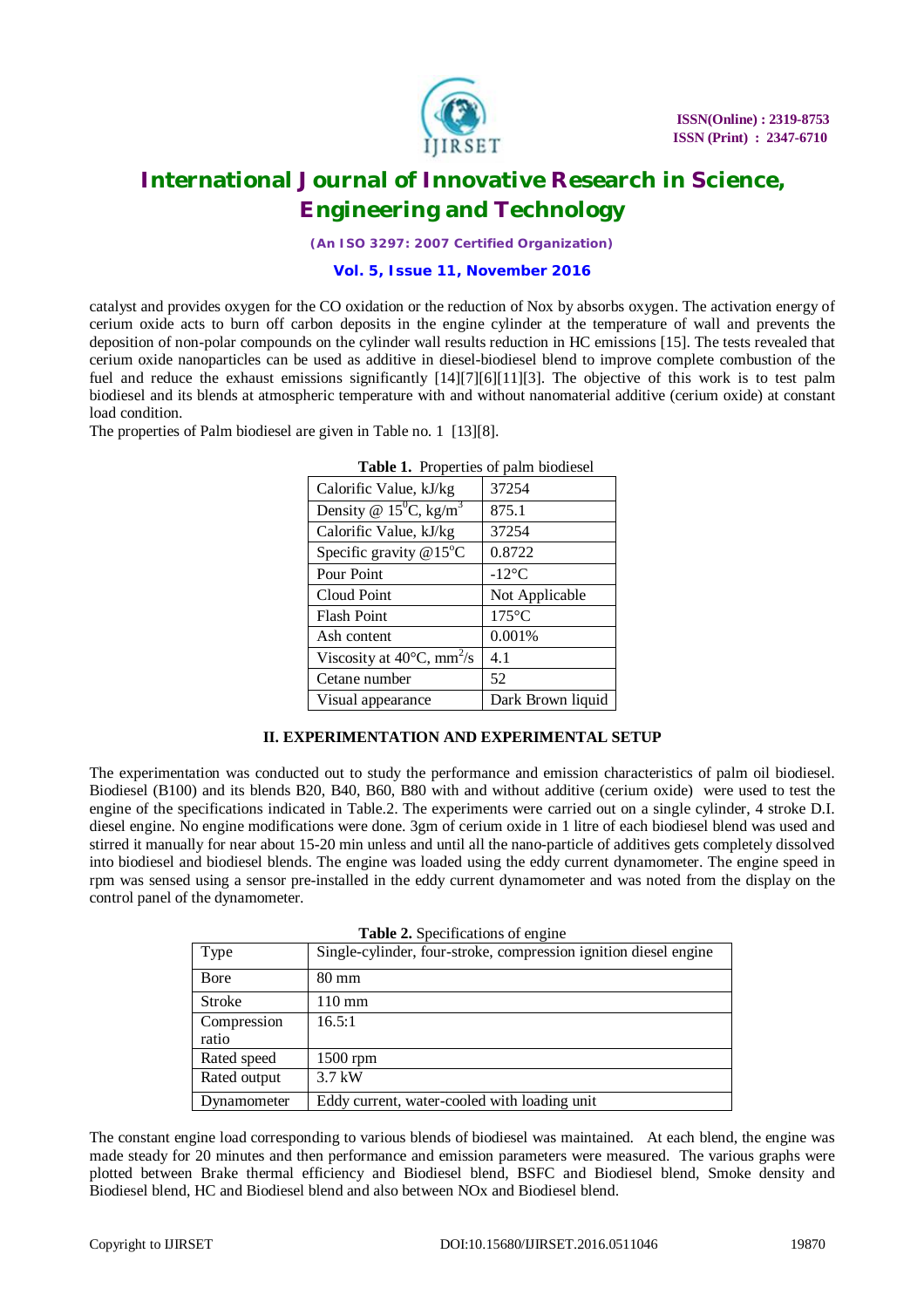

*(An ISO 3297: 2007 Certified Organization)* **Vol. 5, Issue 11, November 2016**



**Figure 5. NOx vs Biodiesel blend**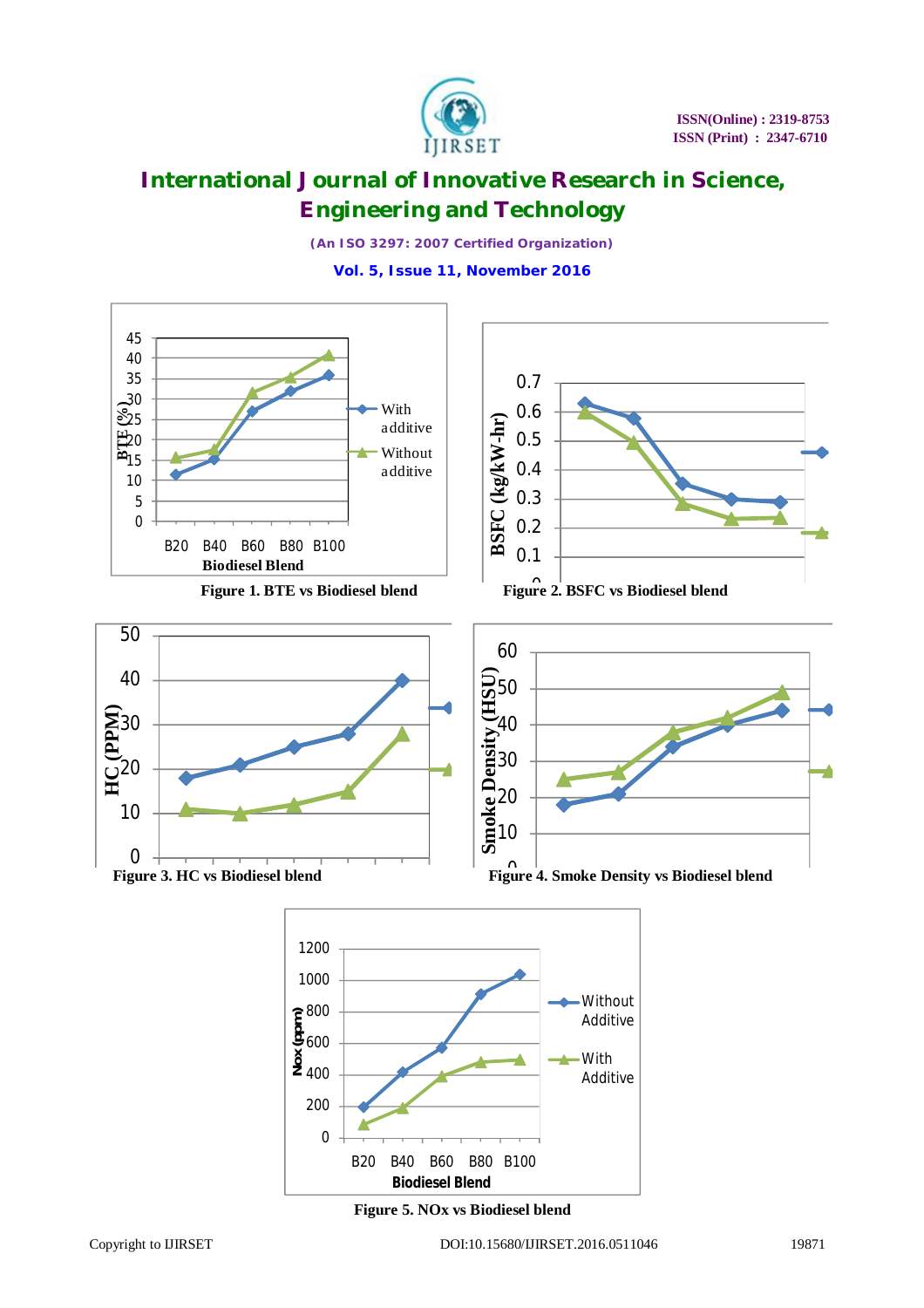

*(An ISO 3297: 2007 Certified Organization)*

#### **Vol. 5, Issue 11, November 2016**

#### **III. RESULTS AND DISCUSSIONS**

### *A. BRAKE THERMAL EFFICIENCY:*

The variation of brake thermal efficiency with various biodiesel blend is shown in figure 1. In all cases it increases with increase in biodiesel blend. This is due to a reduction in heat loss and increase in power. The trend is approximately same for all blends but is slightly less as compared to biodiesel with additive.

### *B. BRAKE SPECIFIC FUEL CONSUMPTION:*

The variation of brake specific fuel consumption is shown in figure 2. For all blends tested, brake-specific fuel consumption decreases with increase in proportion of biodiesel blend. The overall characteristics of palm oil biodiesel with and without cerium oxide are similar This is due to the mutual effect of low heating value and high density of palm oil biodiesel. Cerium oxide oxidizes the carbon deposits in the engine leading to effective operation and reduced fuel consumption. Corresponding to the efficiency characteristics, the specific fuel consumption will decreases with an increase in the dosing level of nanoparticles.

### *C. HC:*

Figure 3. Indicates the variation of HC with respect to different biodiesel blends, where HC emission is found to be significantly reduced on the addition of the Cerium oxide. It as an oxidation catalyst also lowers the carbon combustion commencement temperature and thus improves hydrocarbon oxidation, promoting complete combustion. .

### *D. SMOKE DENSITY:*

The variation of smoke density is shown in figure 4. For all blends tested, smoke density increases with increase in biodiesel blend proportion. The smoke density increases with increase in blends is due to incomplete combustion of fuel, but smoke density is less while using additive as compare to without additive. This is because the use of oxygenated fuel improves better combustion which reduces smoke significantly.

### *E. NOx:*

Observation has been made on the level of the NOx emissions from biodiesel, in the pure form and in the modified form is shown in figure 5. Due to high thermal stability of cerium oxide, it maintains less combustion temperature as nanomaterial particles absorbs the heat produce. Hence it is found reduced NOx emission level using cerium oxide as an additive.

### **IV. CONCLUSION**

Based on experimentation and analysis of Palm biodiesel with and without cerium oxide as a fuel additive, it revealed that cerium oxide nanoparticles can be used as an additive in diesel-biodiesel blend to improve complete combustion of the fuel and reduce the exhaust emissions significantly. Also there is future scope in experimental investigation in the direction of improvement of performance and more reduce emission characteristics. Hence in general, large quantity of conventional fuel will save with the use of optimized Biodiesel blend with nanomaterial additives.

#### **ABBREVIATION (for figures)**

B20 - Palm Biodiesel 20% +Diesel 80% B40 - Palm Biodiesel 40% +Diesel 60% B60 - Palm Biodiesel 60% +Diesel 40% B80 - Palm Biodiesel 80%+Diesel 20%